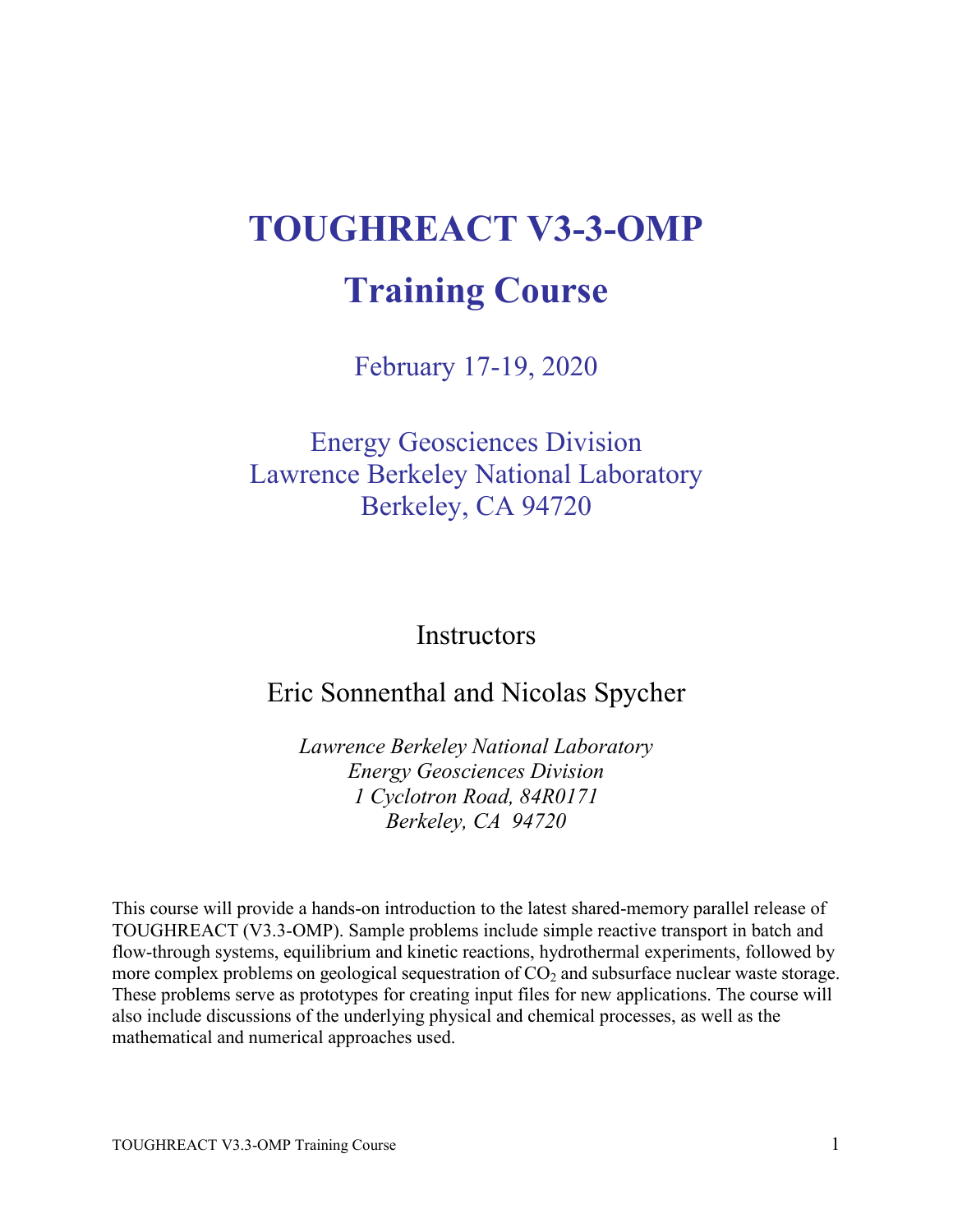## **AGENDA**

## **Monday, February 17, 2020**

#### **Afternoon Session**

#### *9:00 Welcome, safety, introductions, overview of course (refreshments served)*

- Course objectives and outline
- TOUGHREACT V3.3-OMP installation on participant laptops

#### *10:15 TOUGHREACT basics*

- Overview of TOUGHREACT V3.3-OMP
- Multicomponent geochemical computations

#### *11:30 Problem No.* **1** *– Introduction to Setup of a Simple Reactive Transport Problem (lunch served)*

- Discussion of flow input and output files
- Discussion of chemical input and output files
- Discussion of thermodynamic data file
- Simple aqueous transport with NaCl solution
- Aqueous transport with calcite, gypsum and dolomite: Batch and flow-through *(refreshments served)*
- Different mineral zones
- Problem variations
- *18:30 Guest Speaker Presentation (Dinner served, Restaruant/location: TBD)*

## **Tuesday, February 18, 2020**

#### *9:00 Problem No.* **2** *– 1-D Plug-flow reactor experiment (refreshments served)*

- Calculation of various input data, setup of input files
- Time discretization (Courant limitation)
- Mesh generation (1D Cartesian)
- Simulations with one (quartz) and more minerals (volcanic tuff) *(lunch served)*

*13:00 Problem No.* **3** *– 1-D radial CO2 injection problem (Sample Problem 5 in manual)*

- Baseline simulation
- Flow-only simulation (no reaction)